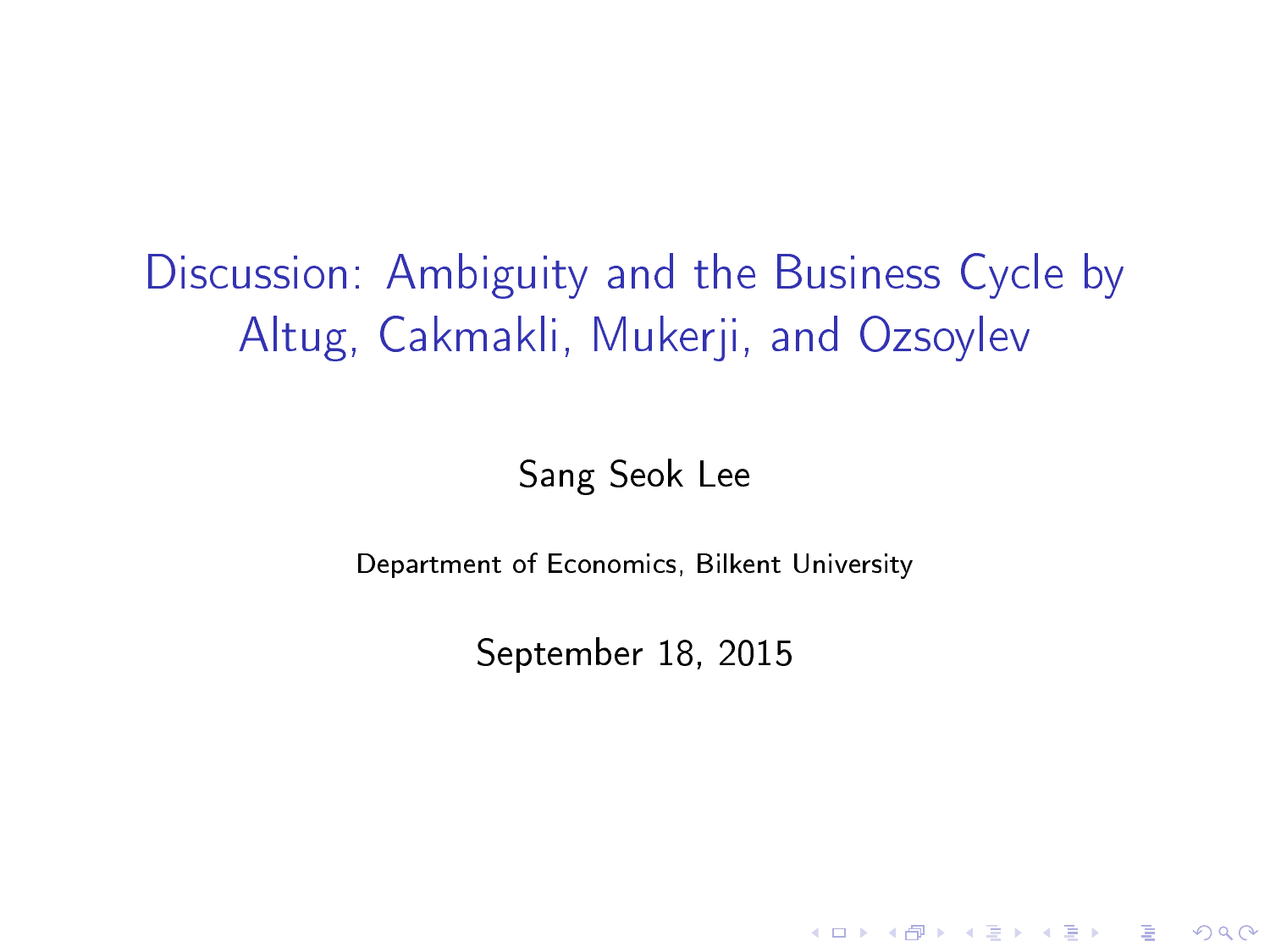## **Uncertainty**

- $\triangleright$  Uncertainty distinct from risk: Knight (1921), Keynes (1921; 1937), Mises (1940; 1949)
- $\triangleright$  At the heart of the recent economic crisis: Blanchard's article at Economist
- $\blacktriangleright$  Altug et al. incorporate uncertainty into business cycle models (going beyond applications in finance)

**KORK STRAIN ABY COMPARI** 

- $\blacktriangleright$  Uncertainty about model specification
- $\triangleright$  Where macro is headed IMHO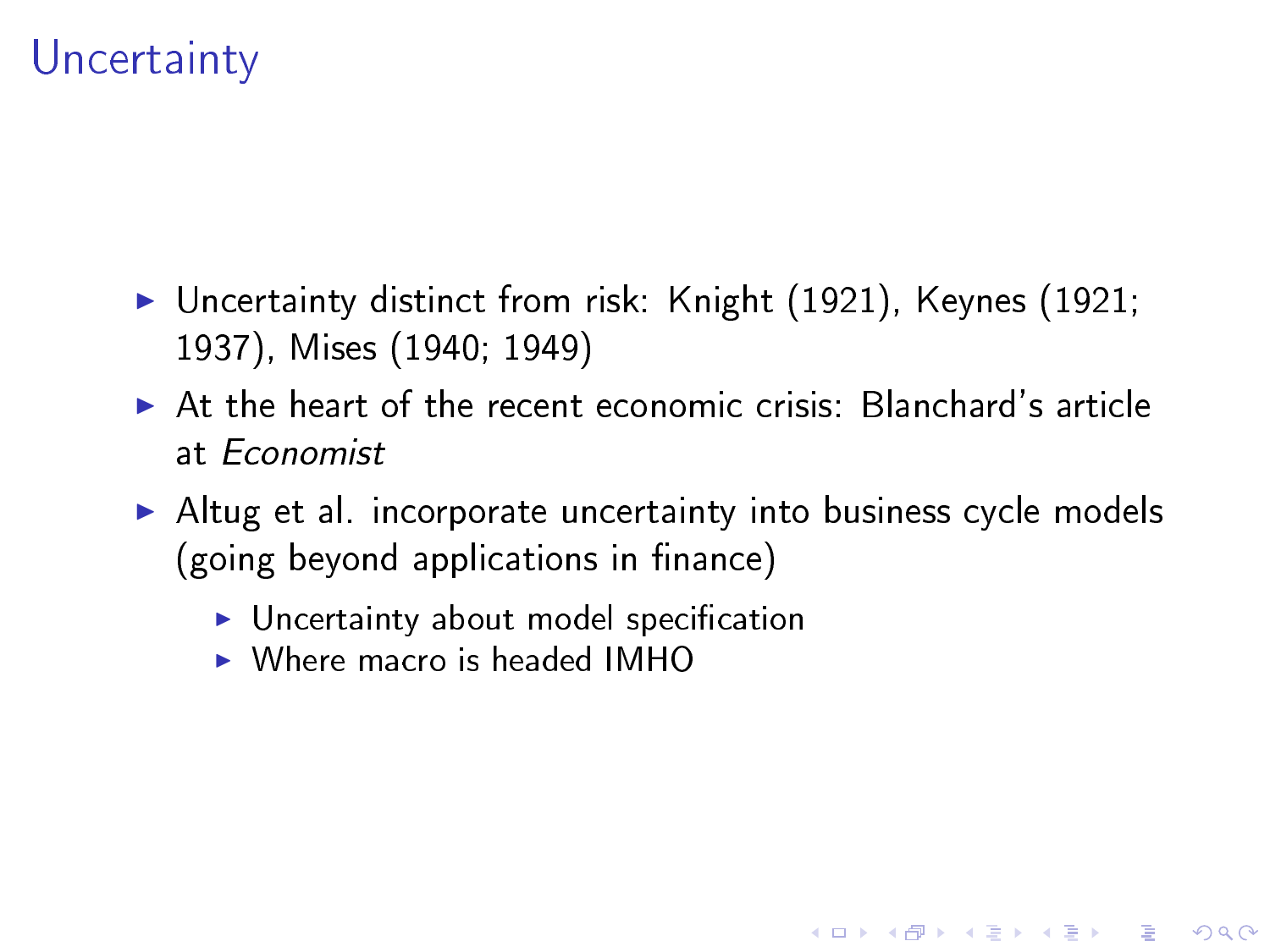## Relaxing Rational Expectations

- $\triangleright$  RE a good benchmark but too strong
- $\triangleright$  Relaxation of RE in the literature:
	- $\blacktriangleright$  Ambiguity represented by multiple priors
		- ▶ Maxmin: Gilboa and Schmeidler (1989), Epstein and Schneider (2003); Epstein and Wang (1994); Hansen and Sargent (XXXX)
		- ▶ Smooth ambiguity: Klibanoff, Marinacci, and Mukerji (2005; 2009; 2012); Ju and Miao (2012); ACMO
	- ▶ Rational inattention: Sims (XXXX); Wiederholt and Mackowiak (2009)
	- $\blacktriangleright$  Econometric learning: Sargent (2001); Evans and Honkapohja (XXXX); Preston and Eusepi (2011)
	- $\blacktriangleright$  Higher order beliefs: Morris and Shin (1998; 2002); Nimark (2014)
	- $\blacktriangleright$  Learning and equilibrium selection in game theory: Fudenberg and Levine (1998); Young (2009; 2012)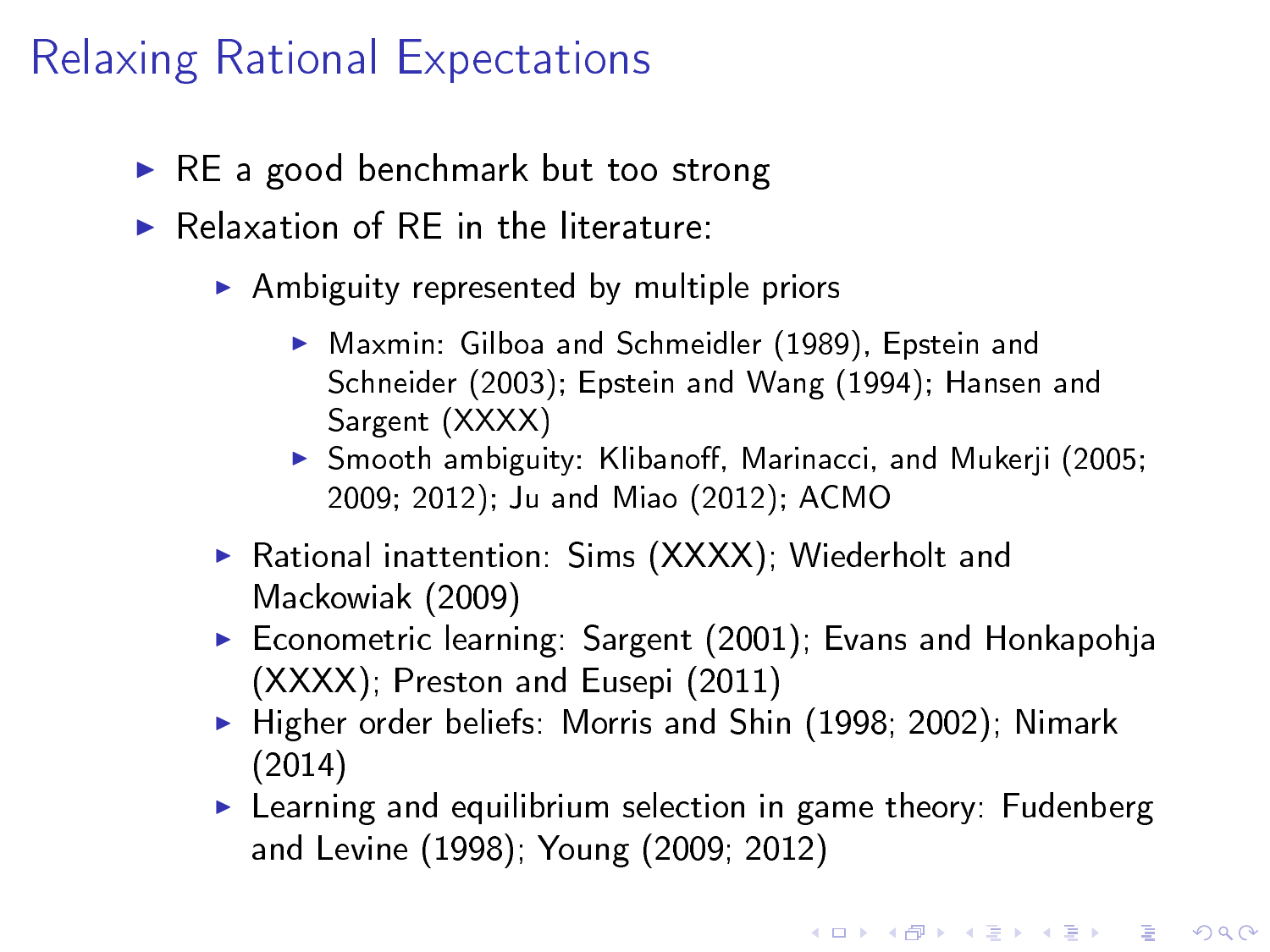## Two Ingredients

- $\triangleright$  Smooth ambiguity and irreversible investment
- $\blacktriangleright$  The source of uncertainty is productivity growth process
	- $\triangleright$  Stochastic processes that are difficult to distinguish one from another; Bansal and Yaron (2004) demonstrated the relevance of such mechanism for the US consumption
- $\blacktriangleright$  Irreversible investment is an important feature for macro (Bernanke, 1983)
	- $\triangleright$  But this alone is not sufficient for matching fluctuations in aggregate time series (Veracierto, 2002)
- $\blacktriangleright$  The intended outcome: wait and see
	- $\blacktriangleright$  The uncertainty amplifies the effect of the irreversibility
	- $\triangleright$  Related to the literature on lumpy investments (Guo, Miao, and Morellec, 2005)
- ▶ Nice parallel with Hansen and Sargent (2008)'s robust control approach
	- $\triangleright$  Ambiguity, Bayesian learning, and asset pricing implications K ロ ▶ K @ ▶ K 할 > K 할 > 1 할 > 1 ⊙ Q Q ^